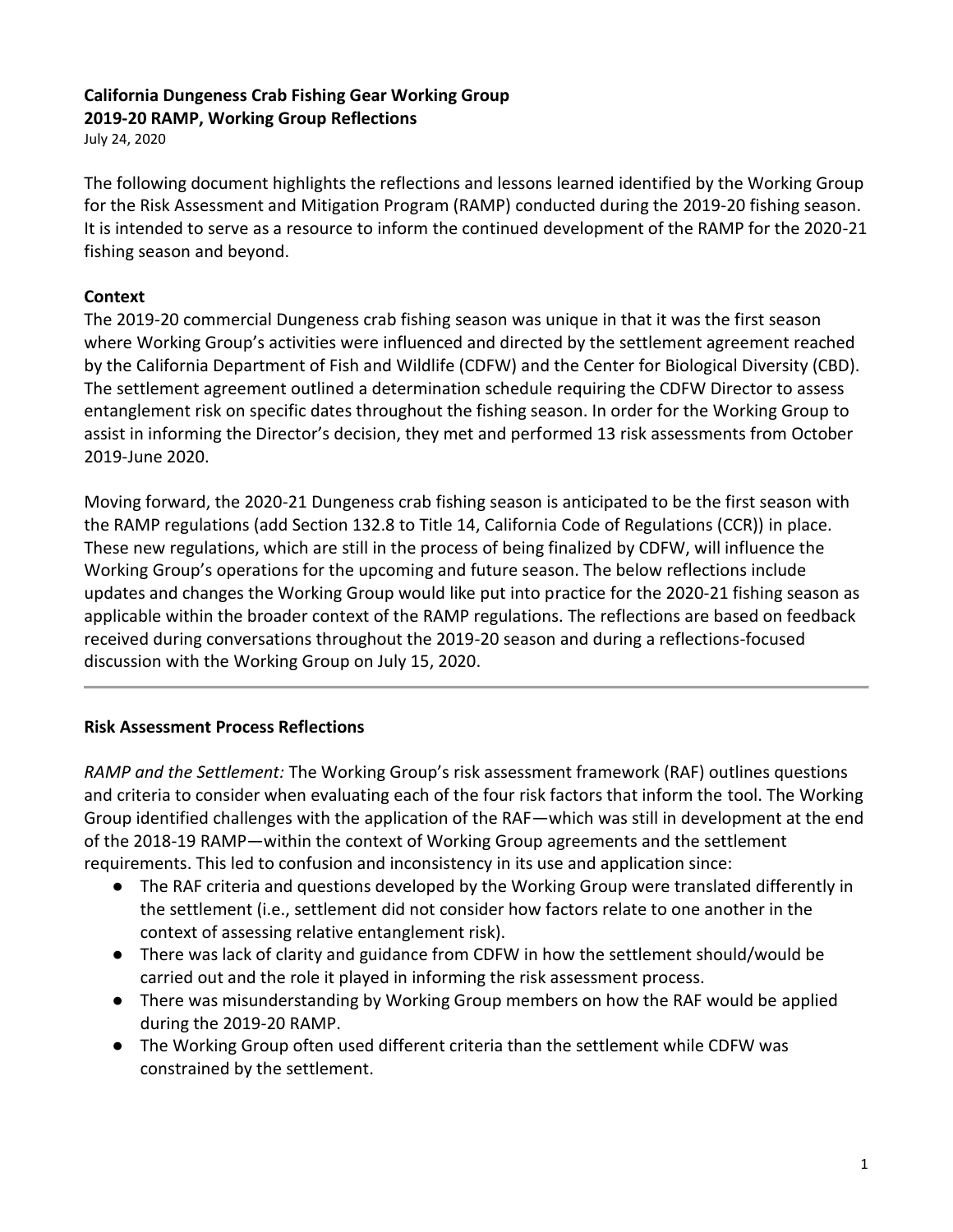*RAMP Inconsistencies:* The Working Group identified challenges with using their original RAF leading to inconsistencies in its use throughout the 2019-20 RAMP.

- The Working Group felt more time should be spent developing the 2019-20 RAMP and bolstering the RAF objective criteria.
	- There was lack of agreement in how Working Group members considered objective criteria and thresholds for each factor's determination and how data should be consistently applied (e.g., the concentration or number of whales that would lead to an elevated risk determination, do entanglements 'count' over the course of the entire season, how are 'anomalous' forage/ocean conditions defined, should data that is geographically specific be used to inform other areas on the coast).
	- When data wasn't available for a particular factor or within a certain geographic area, the Working Group was still asked by CDFW to assess risk. There was no agreement within the group prior to the start of the 2019-20 season about how to assess risk in the absence of data, which led to inconsistencies in how data was evaluated and applied.
- General increases in whale populations over time, especially resident whale populations, are currently not considered in the marine life concentrations factor. This would benefit from additional discussion and agreement by the Working Group on how to consider.
- The RAMP changed from assessing risk based on the relationship across factors (i.e., cooccurrence of fishing and whales) to the settlement requiring management decisions to be made based on individual factors (e.g., once humpback whale concentrations reach a certain threshold a management area will be closed).
	- Some Working Group members prefer to assess risk factor-by-factor, while others thought it was important to provide an 'overall' risk assessment across factors.

Moving forward, the Working Group would like to spend time discussing the risk factors and details of the RAF to arrive at agreed upon objective criteria for evaluating risk for each of the four factors and use it consistently throughout the 2020-21 season.

*Data Compilation:* Throughout the season, CDFW led the effort to compile data by working with factor leads to gather the most up-to-date data available for each of the four factors. A data package was distributed to the Working Group in advance of each risk assessment. Based on Working Group feedback, adjustments were made during the season to share the data package as early as possible while balancing the need to ensure the data was still timely and informative. In an effort to make risk assessment calls shorter and more efficient, the Working Group shifted from reviewing the data package details during the risk assessment meeting to reviewing the data in advance. Overall, the Working Group thought these changes were successful and appreciated having the factor leads participate to help interpret and provide insight on how data had changed since the previous risk assessment. The Working Group would like to continue with this format for the 2020-21 season.

● Similar to past risk assessment processes, consider having factor leads initiate each call with a proposed level of risk to act as a starting place for Working Group discussions.

*Recommendations Form:* A recommendation form was used for each risk assessment to capture and convey the Working Group's assessment of risk and related management recommendations. CDFW and OPC, with support from Strategic Earth, took the lead in developing each recommendation form. The Working Group felt that completing the form in real time was helpful as it served as both a guide for the discussion and ensured Working Group thoughts were being reflected accurately. The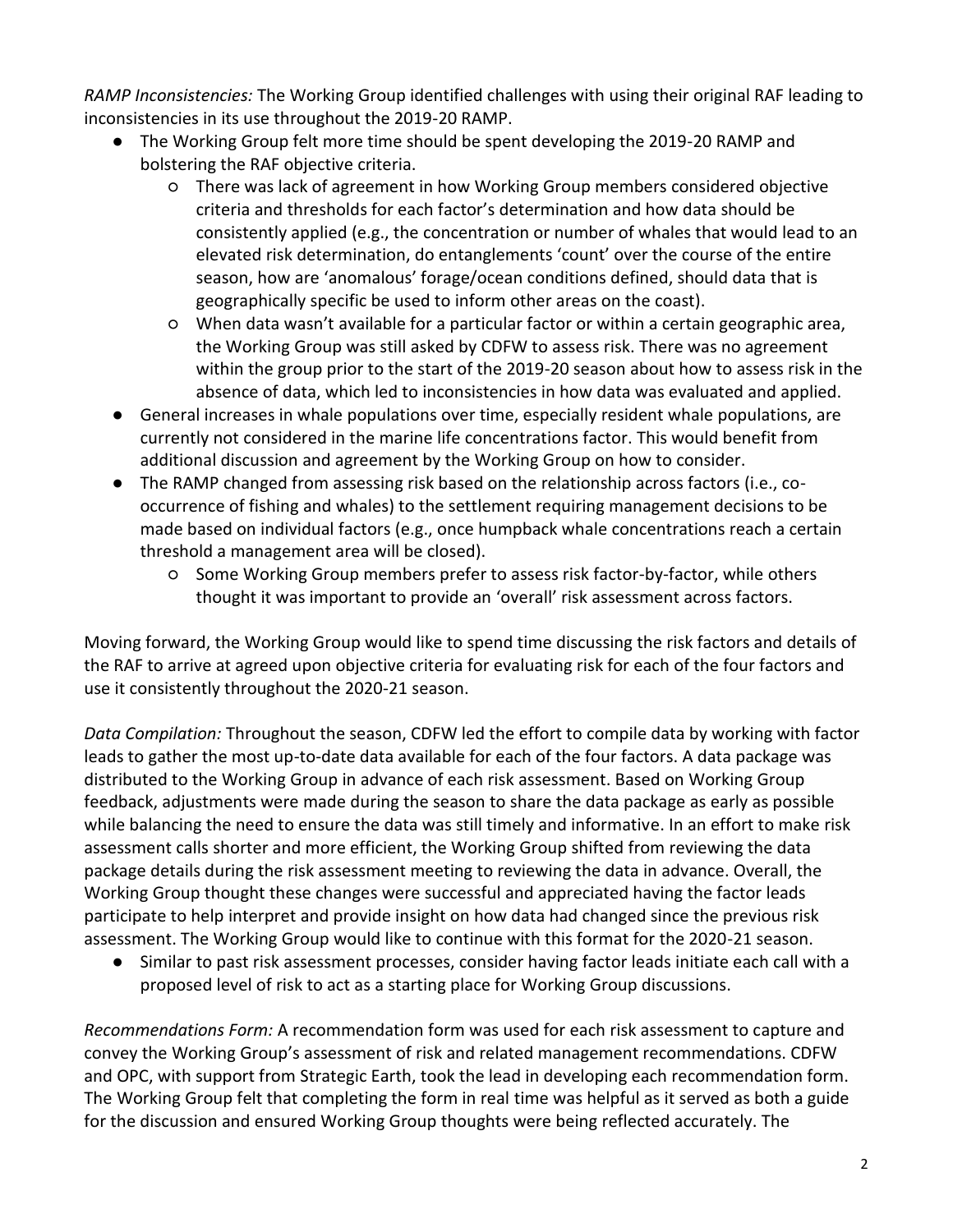recommendation form review process also worked well with the Working Group given 24 hours to review providing feedback via a shared Google document. The Working Group is receptive to keeping this approach for advancing their recommendations moving forward.

*Working Group Role/Responsibilities:* Over time, the Working Group's role has evolved from serving as a 'think tank' that designed the RAMP into an 'applications-focused' advisory (or quasi decisionmaking) body responsible for assessing risk. The Working Group found this new role challenging in several ways:

- Prior to the settlement, the Working Group played a leadership role in driving and defining its evolution, but once the settlement was in place in April 2019 the Working Group lost its autonomy and ability to fulfill its charge as their focus shifted to risk assessments.
	- Due to the risk assessment schedule, there was no time available to address non-risk assessment priorities (e.g., data review, gear innovations, developing and fine tuning the RAMP, communications, etc.), which are important to fulfilling the group's charge.
- During some risk assessments, it appeared to some Working Group members that CDFW came to risk assessment meetings with a predetermined outcome that was not transparently communicated and did not consider socioeconomic impacts to fishermen. There was also concern that some Working Group members were entering into risk assessment discussions with fixed positions informed by external discussions, which limited the ability to update perspectives in real-time and led to trust and transparency issues.
- In the past, the Working Group had a more collaborative approach to decision-making, but following the settlement and new risk assessment process, there was more positioning and less collaboration.
	- The recommendation process for risk assessments offered majority/minority opinions, which deviated from the Working Group's traditional full/unanimous agreement approach to decision-making. Concerns were voiced as this approach didn't fully capture the variety of perspectives especially when there was not a majority agreement on a particular issue.
	- Based on these voting procedures, questions have been raised on the composition of the Working Group. Some members are interested in having scientists be involved as members rather than advisors. The ability for fishermen to fully participate in risk assessments due to lack of compensation for their time (and the need to, at times, by on the water during calls) has also been raised as a concern.

Moving forward, the Working Group would like to better understand CDFW priorities for the Working Group and whether they will continue the 'applications-focused' role only. The Working Group would like to return to its 'think tank' role, in addition to evaluating risk. The group is also interested in upholding a more collaborative approach to decision-making, including a possible departure from voting/majority-minority and moving towards recommendations that reflect shared agreements across a range of perspectives on the group.

*Meeting Format/Length/Frequency/Workload:* The Working Group found the workload for the 2019-20 season excessive and the risk assessments exhausting, many of which lasted five hours. This was a lot to ask of a group composed mostly of volunteers.

● The meetings were very process heavy, which caused members to get lost during the discussion. As the season progressed, the facilitation team reduced the amount of introduction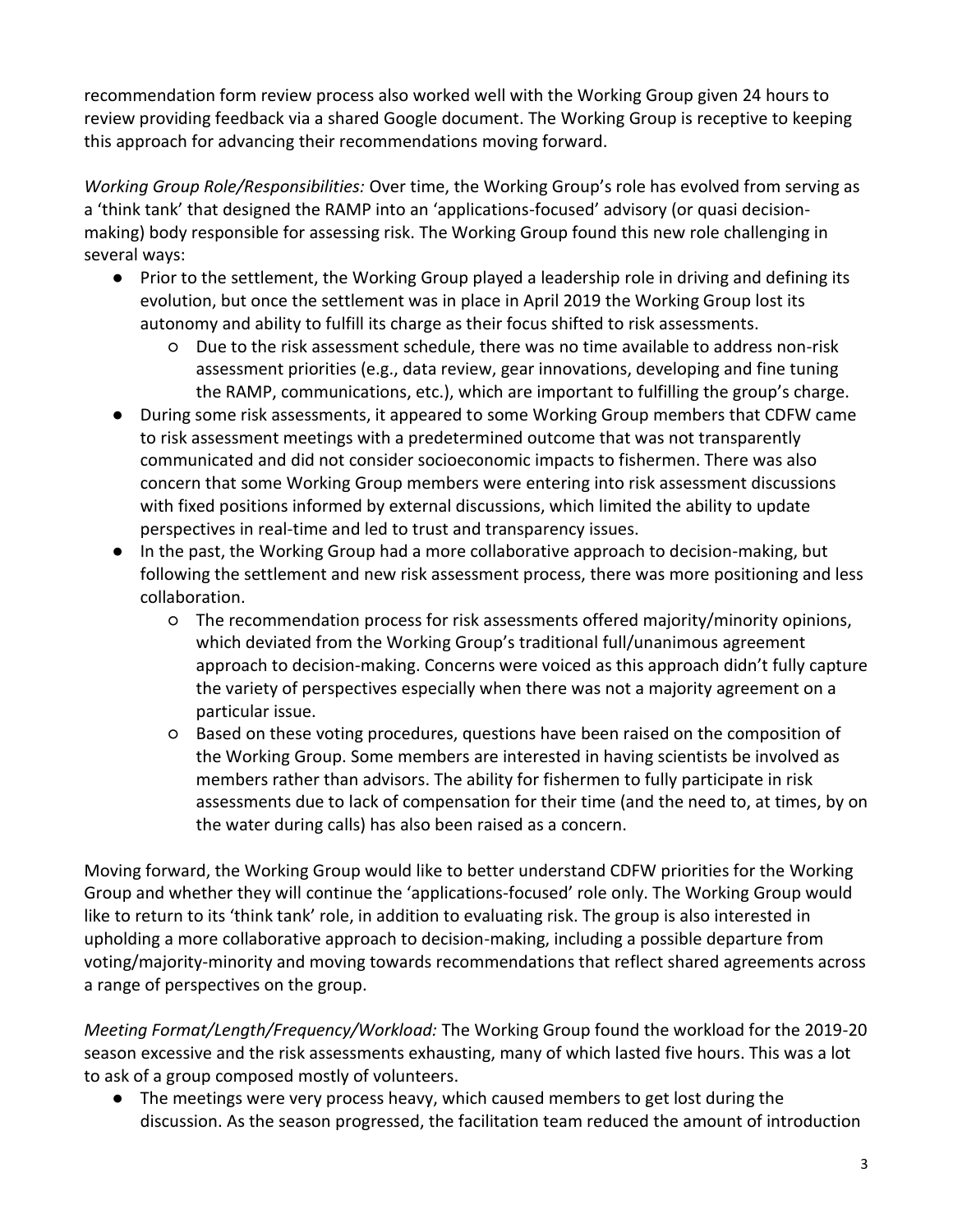and overview at the beginning of each risk assessment, which helped improve the pace of meetings.

- In an attempt to streamline the process, CDFW acted as meeting chair and used a tailored version of 'Robert's Rules.' This created confusion among the Working Group.
	- The frequent process updates during each risk assessment created inconsistencies and confusion especially in the voting procedures and interpretations of the RAF and settlement requirements. This lack of consistency slowed the overall process of each risk assessment.
- While some Working Group members found the CDFW's role as chair helpful for streamlining, others expressed a preference for not having CDFW facilitate the meetings and instead have OPC or another neutral organization facilitate and/or chair.
	- Some Working Group members expressed concerns that the facilitation team may not have been acting neutrally when helping CDFW meet its risk assessment goals.
- The first risk assessment in October 2019 was open to the public as listeners-only. This created challenges for Working Group members to evaluate risk in an open manner without fear of retribution from non-Working Group peers or others. After the October risk assessment, the Working Group conducted assessments via closed door session and outcomes and outputs from each risk assessment was reported out via a public call. This two-step process created a burden on the Working Group's time.

Moving forward, the Working Group would like to develop a consistent, streamlined approach for risk assessments and perform fewer risk assessments during the season to reduce the time burden on the Working Group. This will also provide time available for non-risk assessment work/priorities. In general, the Working Group thought having a neutral facilitator was desirable to ensure there is support for the diverse voices on the Working Group to be engaged and heard. The Working Group wishes to continue discussing how best to share information with external audiences that strikes a balance between Working Group participant time constraints, the need for closed-door discussion, and the value of keeping the public informed on Working Group activities and progress.

*Relationship Building:* The 2019-20 RAMP differed from previous years with no scheduled in-person meetings between October 2019 and April 2020 (due to COVID-19, no in-person meetings are planned through to December 2020). Risk assessments were conducted via conference calls to be efficient with time and expenses. In the past, some risk assessments (pre-season, springtime) were conducted inperson to help advance more complex discussions and support relationship building. The lack of inperson meetings this season created challenges by hindering relationship building and changing group dynamics. The new cohort that joined the Working Group in September 2019 did not benefit from the same relationship building experiences (including less structured, informal opportunities for conversation) as those who have been on the Working Group for a longer period of time. It also created difficulties for the group in reaching resolution on difficult issues, where in-person have been used in the past to help support focused and distraction-free discussions.

Moving forward, the Working Group would prefer to have in-person meetings at least a few times each year to increase efficiencies in group discussions (in addition to phone calls). The Working Group recognizes the challenge of in-person discussions within the context of COVID-19, but emphasized that there was no substitute for the opportunity to meet face-to-face and the importance of building relationships among this diverse group.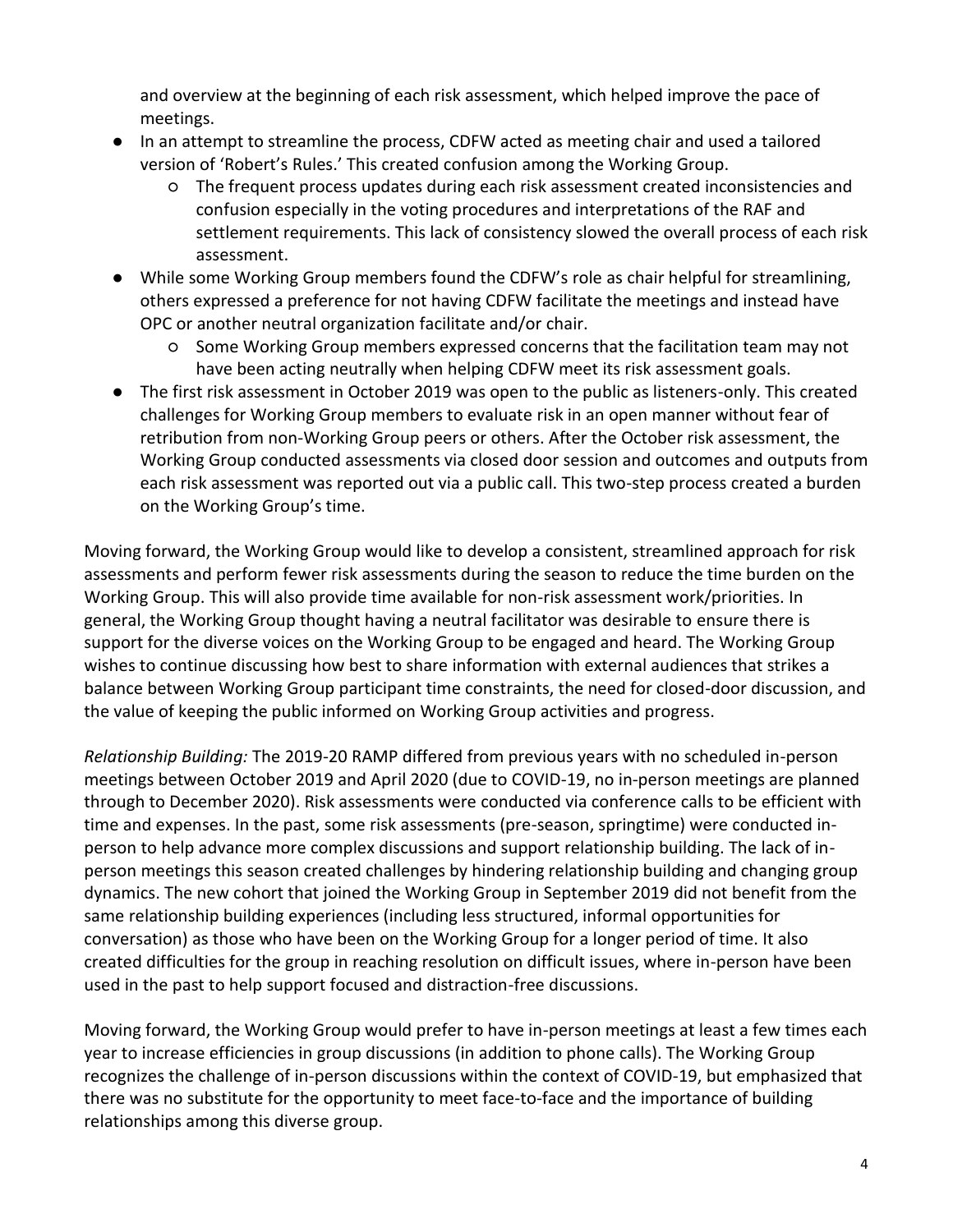## **Risk Assessment Outcome Reflections**

Assessing Risk: The Working Group discussed the effectiveness of risk assessments<sup>1</sup> throughout the 2019-20 season.

- There were times when the Working Group's risk assessments differed from the CDFW Director's determination resulting in questions and concerns from the Working Group.
	- As highlighted in the data discussion below, interpretation of available data, including marine life concentrations, was conducted inconsistently across Working Group members including agency staff. This informed, at times, different management measure recommendations made by the Working Group and CDFW staff.
	- Closing the Central Management Area on May 15 had a financial impact on the commercial fleet. Some Working Group members questioned whether the early closure was necessary based on the number of whales reported in surveys in May/June. Some members believed the fleet could have fished safely around the whales. The Working Group acknowledged the limitations of what CDFW could do based on the settlement during the 2019-20 and the role the settlement played in the May 15 closure.
- Assessing risk didn't always translate well into identifying management measures. (The Working Group acknowledged this has been an ongoing struggle prior to the 2019-20 season.)
- Working Group members and CDFW reflected on the overall reduction in entanglements during the 2019-20 season (i.e., there was only one entanglement confirmed in California commercial Dungeness crab gear). CDFW felt this reduction demonstrated the effectiveness of the RAMP, while some Working Group members believed it was due to heightened awareness among the fleet on the need to implement best fishing practices and the status of other risk factors (e.g., forage/ocean conditions).

Moving forward, the Working Group is interested in an external audit by a neutral third party to evaluate risk assessments and related management actions taken by the Director that differ from the Working Group's recommendations. Additionally, members would like to see the approach to management actions be implemented on as fine a geographic scale as possible (i.e., actions at the statewide or management area level are too broad and have too large an impact on the fleet).

*Available Data:* While not exclusive to the 2019-20 RAMP, the Working Group highlighted the challenges with available data and how data gaps/limitations impacted risk assessment outcomes.

- There was ongoing concern and frustration expressed by the Working Group about data gaps and limited data analysis. This had large implications for the 2019-20 RAMP since the settlement dictated that whale concentration data was needed to avoid a full closure of the Central Management Area on April 1, 2020.
	- Appreciation was expressed to the industry for helping to support the collection of fishing dynamics data.
- Similar to the inconsistencies in objective criteria and trigger mentioned above, there was a lack of shared understanding on how available data would be applied to the RAMP. This resulted in inconsistent data interpretations and a lack of agreement on how some data sources should be considered in risk assessments.

<sup>&</sup>lt;sup>1</sup> Risk assessments are available online:<https://wildlife.ca.gov/Conservation/Marine/Whale-Safe-Fisheries>